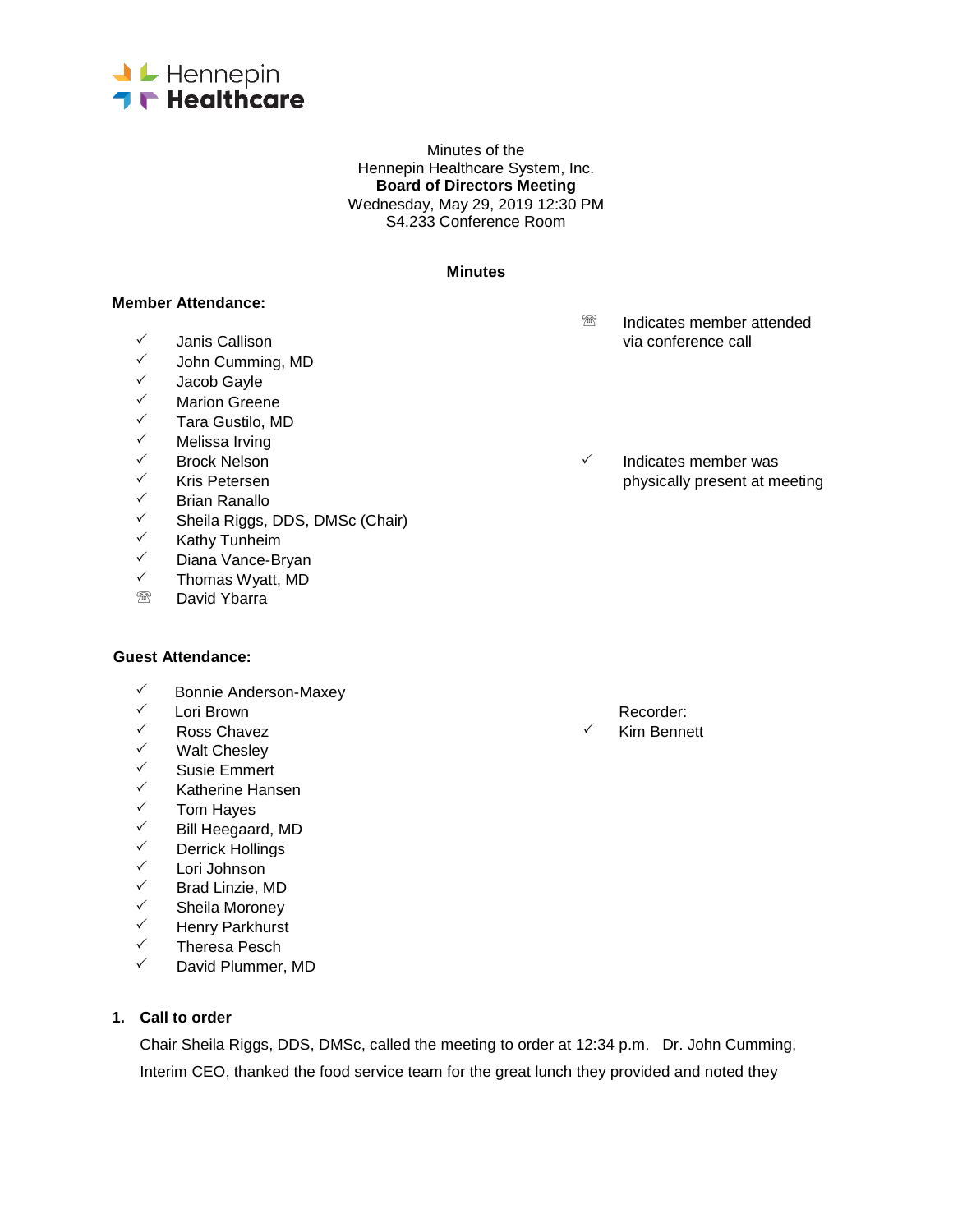received the Silver Plate award. Bill Marks and Antonio Sanchez from Food Services thanked the Board for their gratitude.

# **2-4. Consent Agenda**

A motion to approve the Consent Agenda was made, seconded, and approved. The Consent Agenda contained the following items:

- A. Minutes from the 3/27/19 with one change to remove a non-present attendee on page 1, 4/10/19, 4/24/19 and 5/9/19 Board Meetings and Retreat.
- B. Main Body of the Credentials Report
- C. 2019 Hospice QAPI Plan

**Action/Follow-up: None**

### **5. Mission Effectiveness Committee**

A. Committee Update

Kathy Tunheim, Committee Chair, shared the activities of the committee. She highlighted the work the committee is doing now to look at the purpose of this committee and what success looks like for this organization.

B. Legislative Update

Dr. John Cumming, Interim CEO, introduced Susie Emmert as our new Senior Director of Advocacy and Public Policy. She shared her background and provided outcomes from the extended legislative session which were highlighted in an updated document added to the end of the BoardEffect packet. There was a lot of good news to report but Susie noted she is disappointed in the lack of results for respite and dental policy changes. These two legislative changes would have brought a lot of value to HHS patients. She also noted that she plans to bring more legislators from the state in for tours of the organization now that session is ending.

### C. Employee Engagement Update

Walt Chesley, Chief Human Resources Officer, introduced the documents found on pages 46-54 of the packet noting the work that has been done to improve staff engagement. Discussion took place on building trust, improving communication and incorporating feedback from staff. Trust needs to be the foundation before other changes can be successful. In nursing, following through is the most important tactic by leaders with staff. Walt noted the organization and leadership is working on being more proactive instead of reactive.

Agenda items 6-20 closed.